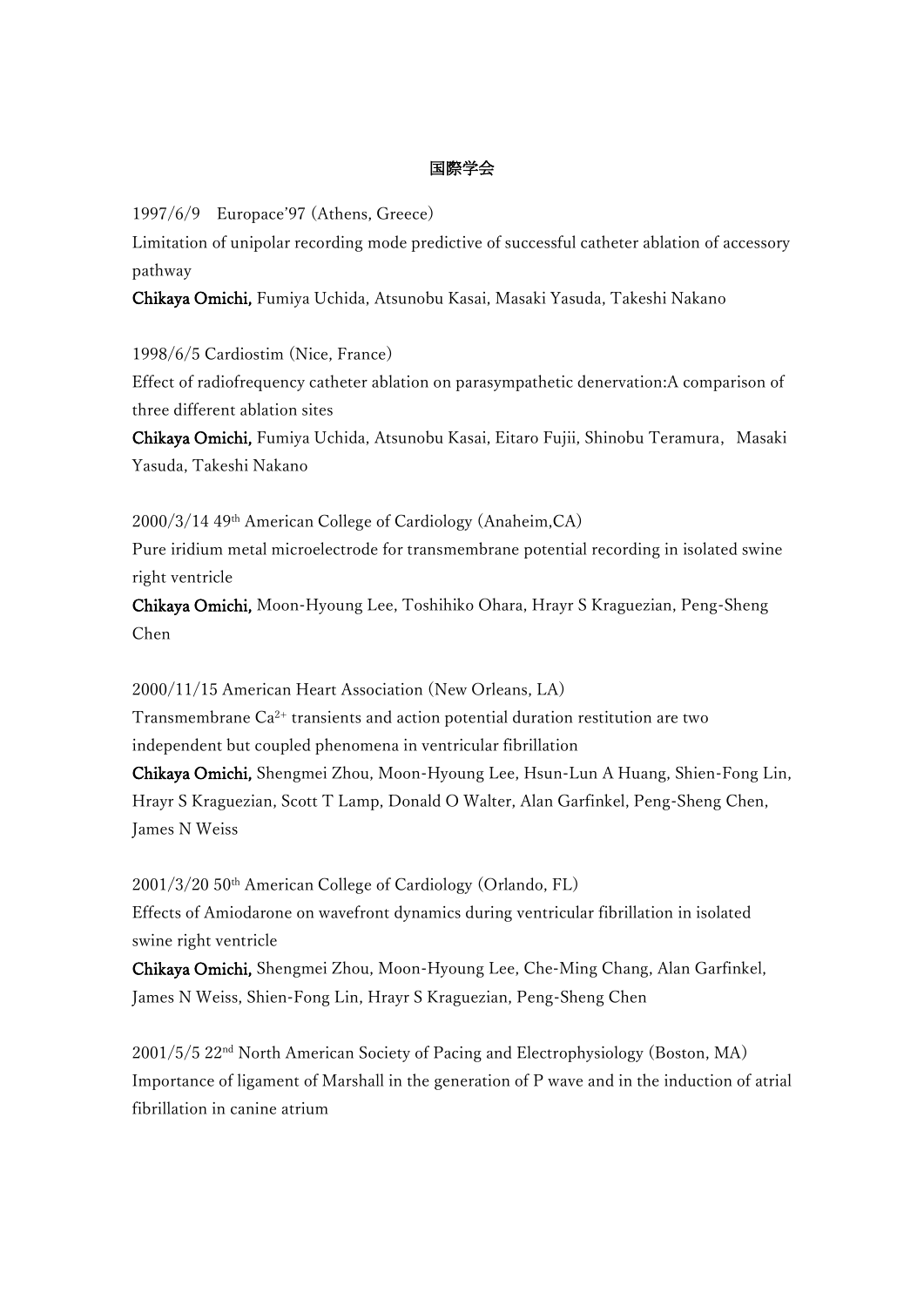Chikaya Omichi, Che-Ming Chen, Hideki Hayashi, Shengmei Zhou, Yasushi Miyauchi, Yuji Okuyama, Akira Hamabe, Moon-Hyoung Lee, Hrayr S Kraguezian, Peng-Sheng Chen, James N Weiss

2001/10/23 American Heart Association (Anaheim, CA) Simultaneous optical mapping of action potentials calcium transients during ventricular fibrillation in isolated swine right ventricle Chikaya Omichi, Scott T Lamp, Shien-Fong Lin, Hideki Hayashi, Yuji Okuyama Shengmei

Zhou, Hrayr S Kraguezian, Alan Garfinkel, Peng-Sheng Chen, James N Weiss

2003/2/20 XIIth World congress on Cardiac Pacing & Electrophysiology (Hong Kong) P-wave signal averaged ECG predicts atrial fibrillation after CABG Chikaya Omichi, Kitamura Masami, Naoki Fujimoto, Takafumi Koji, Atsushi Kawasaki, Shigeki Kato, Uichiro Shintani, Uhito Yuasa, Kazuhiro Tani, Tamotsu Morimoto

2003/10/25 The 6th Tokyo-Taipei Cardiac arrhythmia Joint Conference (Tokyo) Electrical and anatomical connections between Marshall bundles and left atrium:implications on the generation of P wave and atrial fibrillation Chikaya Omichi

## 2004/3/3 American College of Cardiology (New Orleans) Brugada-type Electrocardiographic Pattern and ST Segment Alternans in Right Precordial Leads during Percutaneous Coronary Intervention of Proximal Right Coronary Artery Naoki Fujimoto, Chikaya Omichi,Takashi Omura, Takafumi Koji, Atsushi Kawasaki, Shigeki Kato, Atsunobu Kasai

2004/12/2 XI International symposium on progress in clinical pacing (Italy, Roma) Brugada-Type ECG and ST Segment Alternans due to Ischemia of Conus Artery or RV Branch of Proximal Right Coronary Artery Chikaya Omichi, Naoki Fujimoto, Takashi Omura, Takafumi Koji, Atsushi Kawasaki, Shigeki Kato, Atsunobu Kasai

## 2006/11/23 APAFS (Tokyo)

Synergistic Effects of Bachmann Pacing and Biventricular Pacing on Severe Heart Failure with Atrial Fibrillation after Ablation of Incisional Atrial Tachycardias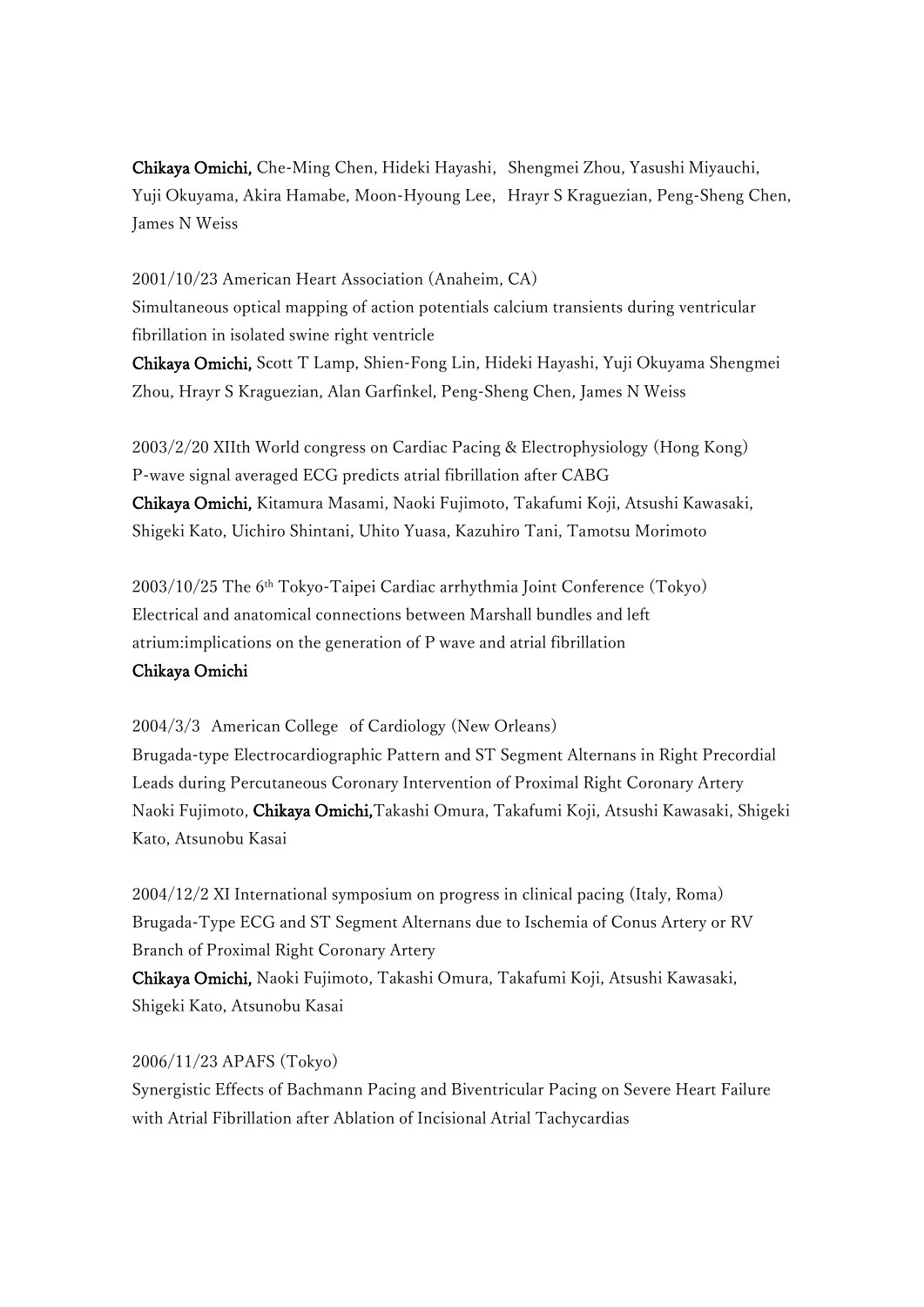Chikaya Omichi, Yoshiko Kakizawa, Akiko Ishige, Ayako Yamada, Yasuhiro Ishii, Hirotaka Nagashima, Ken Tanaka, Katsuo Kanmatsuse, Masahiro Endo

2009/5/14 Heart Rhythm (Boston) Congenital Long QT Syndrome Presenting with a History of Epilepsy: Channelopathies in the Heart and Brain

Chikaya Omichi, Yoshio Momose, Shigemi Kitahara,Tomoyuki Yamada, Hiroshige Tanaka

2011/9/21 Asia Pacific Heart Rhythm Society Scientific Session (Fukuoka) Phenotype and Genotype Relationship between Inherited Cardiac Arrhythmia and Epileptic Syndrome

Chikaya Omichi, Daisuke Fujii, Tomokazu Sawada, Hiroshi Narasaki, Seiji Ayabe, Shinichi Kimata

## 国内学会(抜粋)

第 65 回 日本循環器学会総会 2001 年 3 月 25 日(京都) シンポジウム(臨床 1) パネリスト 難治性心室性不整脈の治療 Effects of Amiodarone Infusion on Wavefront Dynamics during Ventricular Fibrillation

第 66 回 日本循環器学会総会 2002 年 4 月 24 日 (札幌) Mechanisms in the transition from ventricular tachycardia to ventricular fibrillation – Stability of reentrant wave and intracellular  $Ca^{2+}$  dynamics

第 82 回 日本循環器学会総会 2018 年 3 月 23 日 (大阪) Clinical features and management of super aging patients with heart failure in the Tokyo metropolitan area

第 63 回 日本不整脈心電図学術大会 2016 年 7 月 16 日 (札幌)

1.Successful Catheter Ablation of Post-operative Atrial Tachycardia after Mitral Valvuloplasty and Surgical Cryo-Maze Procedure

2. Successful Catheter Ablation of Ventricular Premature Contractions Originating from Left Coronary Sinus Cusp

第 24 回 Tokyo Cardiology Conference 2015 年 6 月 4 日 (東京) 診断とアブレーションに工夫を要した uncommon AVNRT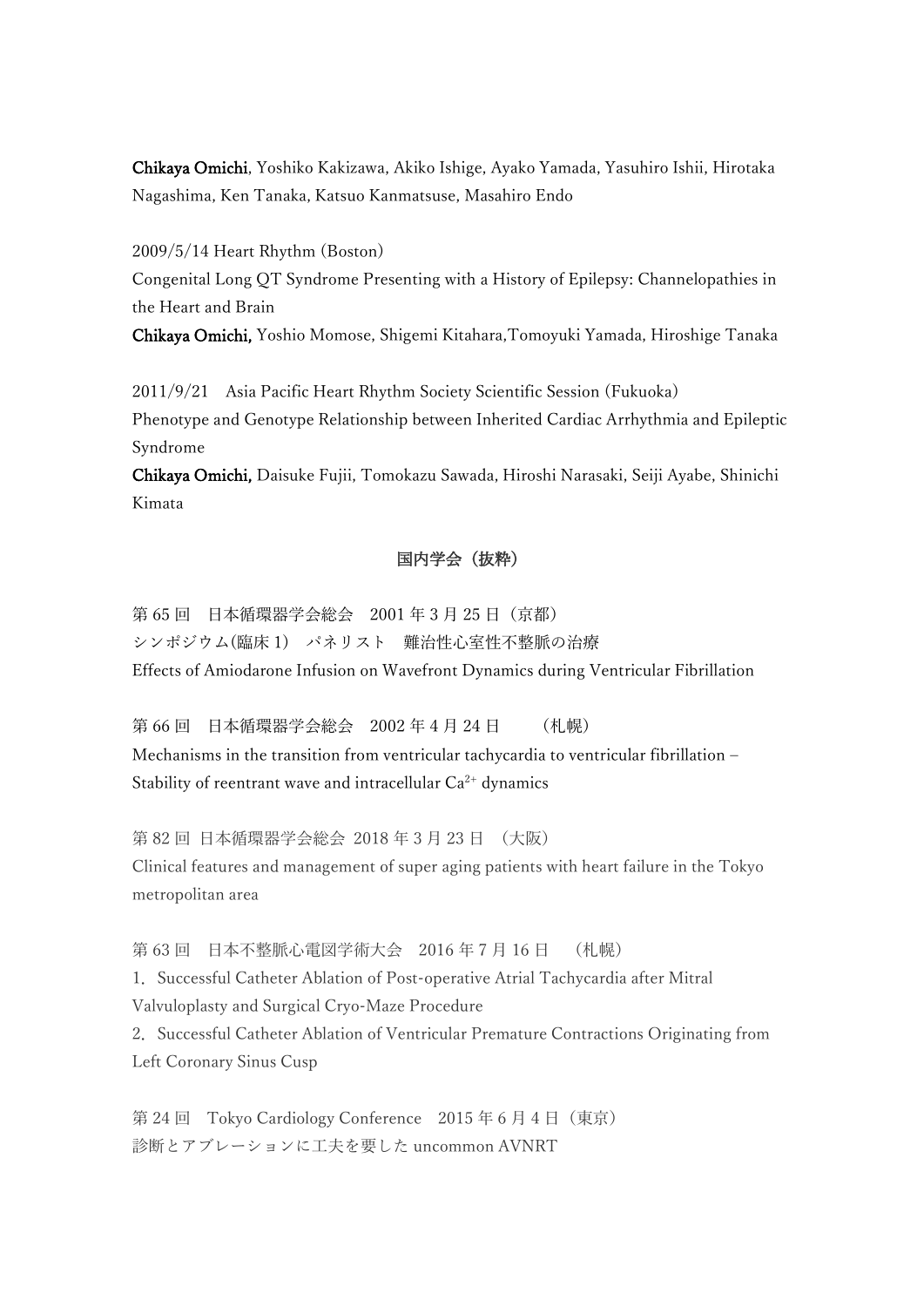第 79 回 日本循環器学会総会 2015 年 4 月 25 日 (大阪) High Incidence of Coronary Spasm in Patients with Depression and Angina

第 26 回 カテーテルアブレーション委員会関連秋季大会 2014 年 10 月 10 日 (新潟) Double Potential を認める右室流出路起源心室頻拍に対して Exit から Origin への線状焼灼 が有効であった1例

ケミカルアブレーション研究会 2014 年 3 月 20 日 (東京) Marshall 静脈-左房間の電気的解剖学的接合と心房細動の関係について

第 30 回 日本心電学会総会 2013 年 10 月 12 日 (青森) 左心基部のマッピングにマイクロ電極カテーテルを用いアブレーションが奏功した左冠尖 部起源の心室期外収縮例

第 47 回 ペーシング治療研究会 2013 年 9 月 14 日 (広島) 室房二重伝導路の遅伝導路が PMT の発症に関与し、PVARP 上限値でも発作が抑制でき なかった1例

第 28 回 日本不整脈学会 2013 年 7 月 5 日 (東京) Dual retrograde ventriculoatrial conductions for initiation of pacemaker mediated tachycardia in a patient with complete atrioventricular block and cardiomyopathy

第 4 回 植込みデバイス関連冬季大会 2012 年 2 月 12 日 (東京) 失神発作時の埋込み型除細動器と脳波の同時解析により、不整脈発作とてんかん発作が時 間差を持って確認された Brugada 症候群とてんかんの合併症例

第 31 回 東京 CCU 研究会 2011 年 12 月 3 日 (東京) 急性心筋梗塞、心原性ショックに伴うニフェカラント抵抗性 Incessant VT に対してアミオ ダロン静注が奏功し、VT/VF storm への移行を回避できた 1 例

第 75 回 日本循環器学会総会 2011 年 8 月 3 日 (横浜) Inherited Cardiac Arrhythmias and Epilepsy; Overlap Syndrome between Channelopathies of the Heart and Brain

第 2 回 失神研究会 2011 年 7 月 2 日 (東京)